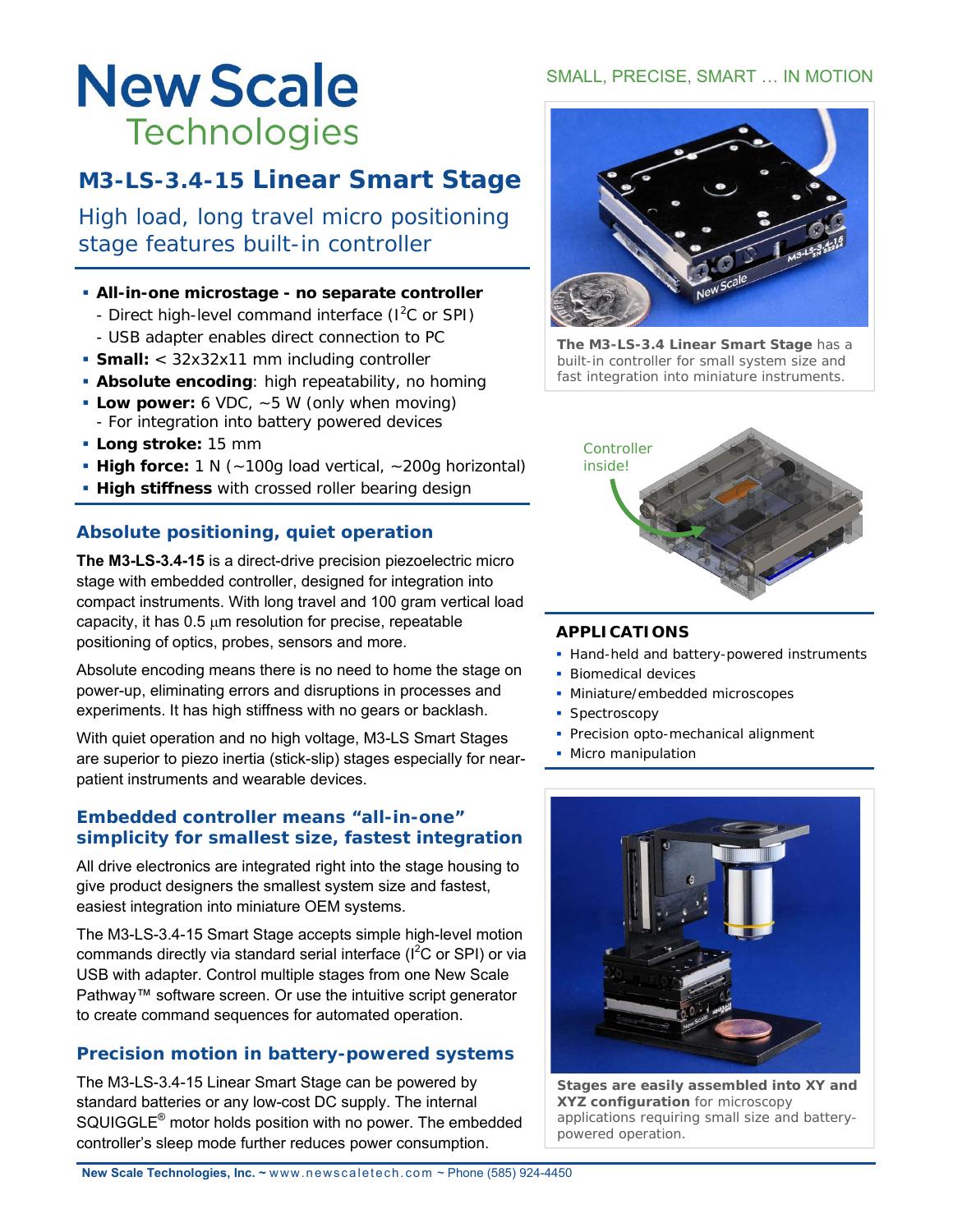

**M3-LS-3.4-15 Linear Smart Stage 2-axis configuration (XY)**